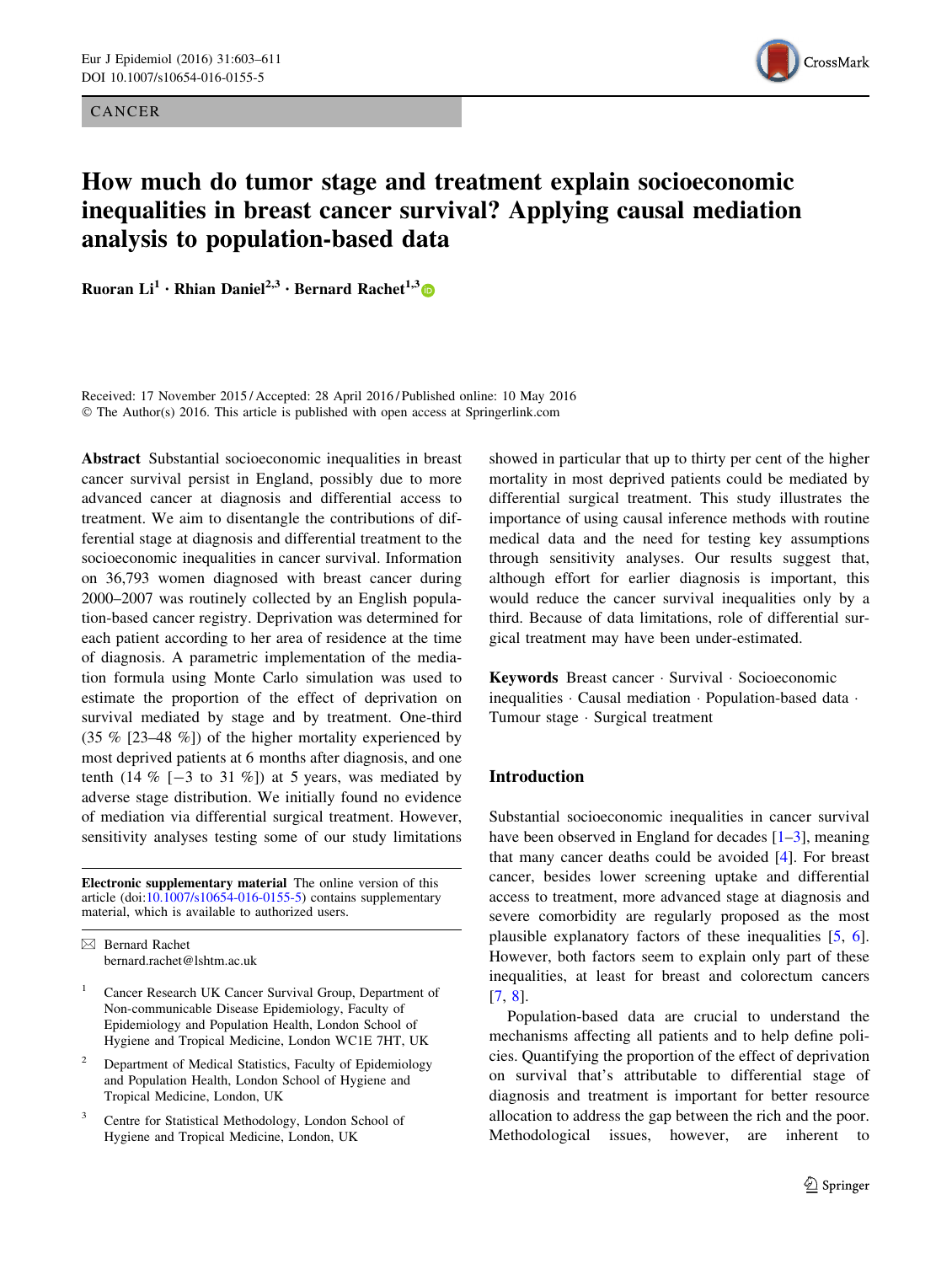observational data. Most of the previous results were based on conventional analytic approaches (e.g. by describing the deprivation gap after adjusting for or stratifying by stage). However, if stage and treatment are on the causal pathway from deprivation to cancer survival, or if there is an interaction between deprivation and the mediator(s), these conventional approaches may lead to flaws in interpretation [\[9–12](#page-8-0)]. Using methods from the causal inference literature, we aim to disentangle the contributions of differential stage at diagnosis and differential treatment to the socioeconomic inequalities in cancer survival. To this end, we use population-based and routinely collected data for all patients diagnosed with a breast cancer within a defined area.

# Materials and methods

#### Data

We included in the analyses all women (aged 15–99 at diagnosis) diagnosed with malignant, invasive breast cancer during 2000–2007, followed up until 31 December 2007, and collected by the Northern and Yorkshire Cancer Registry Information Service (NYCRIS), a populationbased cancer registry covering 12 % of the English population. Ascertainment of the vital status was considered to be complete for all patients [\[13](#page-8-0)].

Each patient was allocated a socio-economic deprivation score according to her area (Lower Super Output Area) of residence at the time of diagnosis, using the English Indices of Multiple Deprivation (IMD) 2001 (income domain) [\[14](#page-8-0)]. These scores were categorised according to the quintiles of their national distribution.

Each patient was allocated one of the four broad tumor TNM stages using a restrictive approach [[15\]](#page-8-0).

Information on surgical treatment was retrieved from a routinely collected national hospital dataset (Hospital Episode Statistics or HES). We retained surgical treatment within 1 month before and 6 months after the cancer diagnosis. The treatment (OPCS-4) codes [\[16](#page-8-0)] were categorized based on recommendations made by the Site-Specific Clinical Reference Group (SSCRG) for breast cancer [\[17](#page-8-0)] (Appendix 1). These categories were then dichotomized into 'major treatment' (axillary dissection or other axillary nodal procedures, breast conserving surgery, mastectomy, and plastic surgery) and 'minor or no surgery' (other surgical procedures and none).

#### Analyses

We estimated net survival from breast cancer, for each deprivation group and by stage, using the Pohar-Perme estimator [\[18](#page-8-0)] implemented in the Stata [[19\]](#page-8-0) package *stns* [\[20](#page-8-0)].

The assumed causal relationships between variables are represented by a Directed Acyclic Graph (DAG) (Fig. [1,](#page-2-0) Appendix 2). Our main exposure of interest, the patient's deprivation level, causally influences the age at which a woman was diagnosed with breast cancer, her comorbidity, thoroughness of the disease investigation, stage at diagnosis, the treatment received, and survival status after the cancer diagnosis. Year and regions at diagnosis were considered as baseline confounders. Factors such as the quality of investigation and comorbidity (shown in grey as unmeasured variables) were incorporated in the DAG. The omission of variables and arrows also represents our causal assumptions, e.g. we assume that the quality of the investigation does not affect survival except through its effect on stage at diagnosis.

We examined what proportions of the deprivation gap in survival were explained separately by tumor stage and treatment. Because of our data structure (in particular, the existence of important mediator-outcome confounders affected by exposure, the likely presence of many interactions and the fact that our outcome is binary) we focused on the decomposition of the total causal effect (TCE) into what have recently been termed randomized interventional analogues of natural direct and indirect effects, henceforth RIANDE and RIANIE [\[21–23](#page-8-0)].

The RIANDE and RIANIE can be estimated with an extension of Robins' g-computation formula [\[24](#page-8-0)] implemented using Monte Carlo simulation in the Stata command gformula [\[25](#page-8-0)]. We chose this method because of flexible modelling that allows interactions and other nonlinearities. Although flexible in terms of parametric modelling assumptions, this method relies on the assumptions of no unaccounted confounding of the exposure–mediator, mediator–outcome or exposure–outcome relationship.

We conducted three analyses to investigate the mediating roles of stage and treatment (Appendix 3, Appendix 4). We first estimated the proportion of the effects of deprivation on survival that was mediated by differences in stage at diagnosis, i.e. we computed the ratio between the effect of deprivation on log odds of death that was mediated by stage (the RIANIE) and the total effect of deprivation on log odds of death (the total causal effect, TCE, which is the sum of the RIANDE—the effect not mediated by the mediator stage—and the RIANIE). In the second analysis, we estimated the proportion of the effect of deprivation on log odds of death that was mediated by differences in treatment. Stage at diagnosis was here considered to be a confounder of the relationship between treatment and survival, and was allowed to be affected by deprivation. Such a confounder is dealt with using an extension of the g-computation formula [[24,](#page-8-0) [25\]](#page-8-0). In the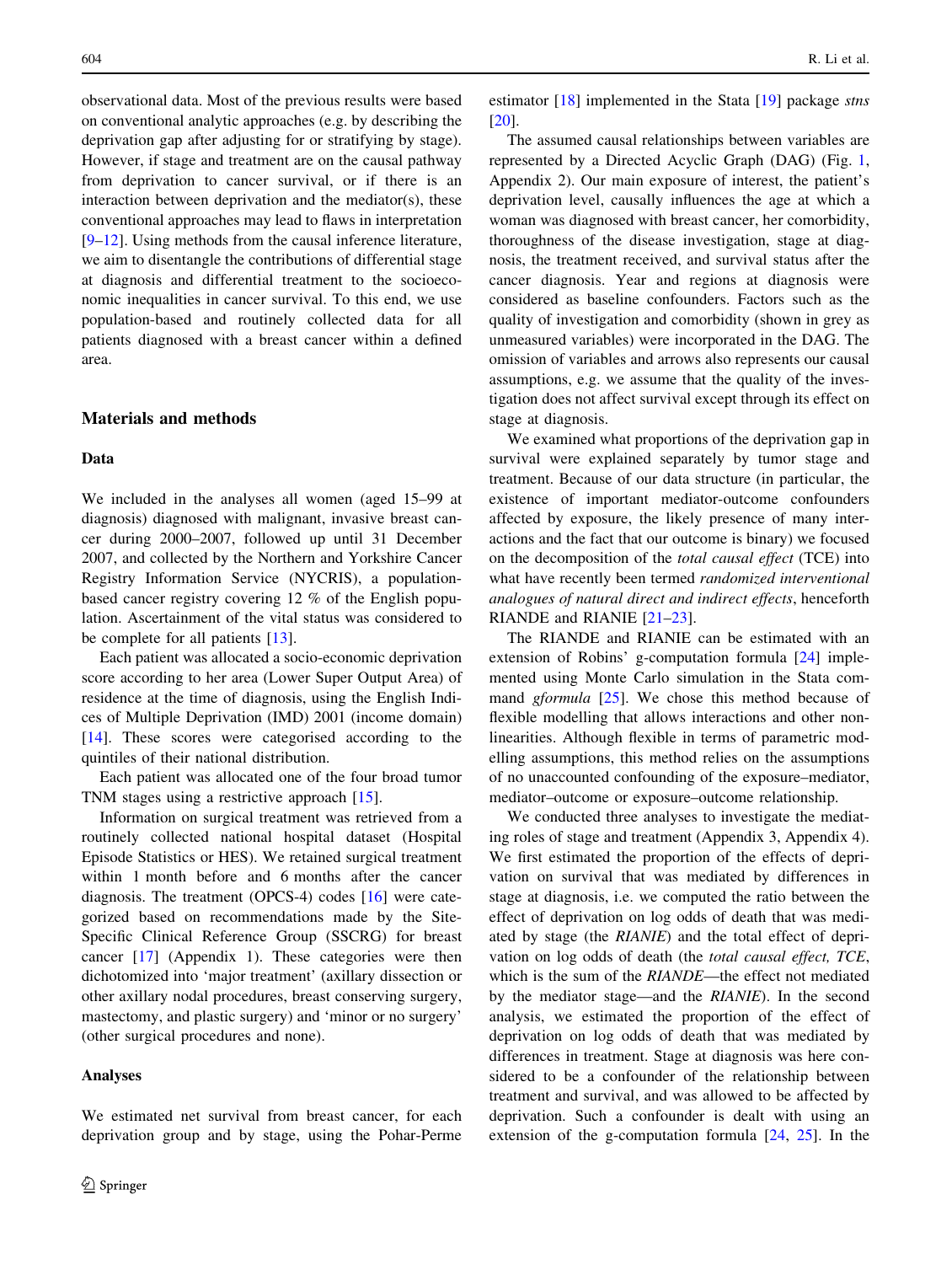<span id="page-2-0"></span>Fig. 1 Direct Acyclic Diagram (DAG) depicting the causal relationships between deprivation and survival status in breast cancer patients. Year of diagnosis and region are considered as baseline confounders, with potentially an arrow to each node in the diagram, and thus are not shown in this DAG



third analysis, we estimated the proportion of the effect of deprivation on treatment that is mediated by differential stage.

Because the deprivation gap in survival varies by time since diagnosis, the binary survival outcome (dead vs. alive) was stratified according to time since diagnosis: at 6 months, 1 year given (conditioning on) 6-month survival, 3 years given 1-year survival, and 5 years given 3-year survival. The analyses were performed separately on each of these four binary survival outcomes, in order to disentangle early from late mediating effects of stage and treatment on deprivation gap in survival.

We used multinomial regressions to model stage at diagnosis (four categories) and logistic regression for treatment and survival status. Age at diagnosis was modelled using restricted cubic splines [[26\]](#page-8-0).

Single stochastic imputation within the g-computation procedures was used to handle missing stage (8 %). All variables in the models (including vital status), exact length of follow-up times and detailed treatment categories were included in the imputation model.

# Results

We analyzed 36,793 women diagnosed with breast cancer between 2000 and 2007 in Yorkshire and North East (Table [1](#page-3-0)). More deprived patients were diagnosed at an older age  $(P = 0.001)$  and a more advanced stage

 $(P<0.001)$  than the more affluent. The higher the deprivation level, the more advanced the stage.

## Survival from breast cancer

Net survival differed between the most affluent and the most deprived patients by 3 % at 1 year (97 vs. 94 %), and 10 % at 5 years (86 vs. 76 %) after diagnosis (Fig. [2,](#page-3-0) Appendix 5).

Stage-specific survival estimates were consistently lower in the more deprived patients. Large deprivation gap existed for the short-term survival (at 1 year after diagnosis) in the most advanced stage (IV), and in the long-term survival (at 5 years) in the less advanced stages (II–III). For patients with missing stage information, the more deprived experienced worse survival.

## Total effect of deprivation on cancer survival status

We first estimated the *total causal effect* of deprivation on survival status, which is the sum of all effects shown in Fig. 1, adjusted for the confounding effect of region and year of diagnosis. The odds of dying within the first 6 months since diagnosis roughly increased linearly with increasing deprivation (odds ratio [OR] comparing most deprived to most affluent patients: 2.77, 95 % confidence interval [CI] 2.17, 3.53) (Fig. [3](#page-4-0)a, Appendix 6). This deprivation effect decreased slightly as follow-up time increased. However, the effect remained fairly strong at 5 years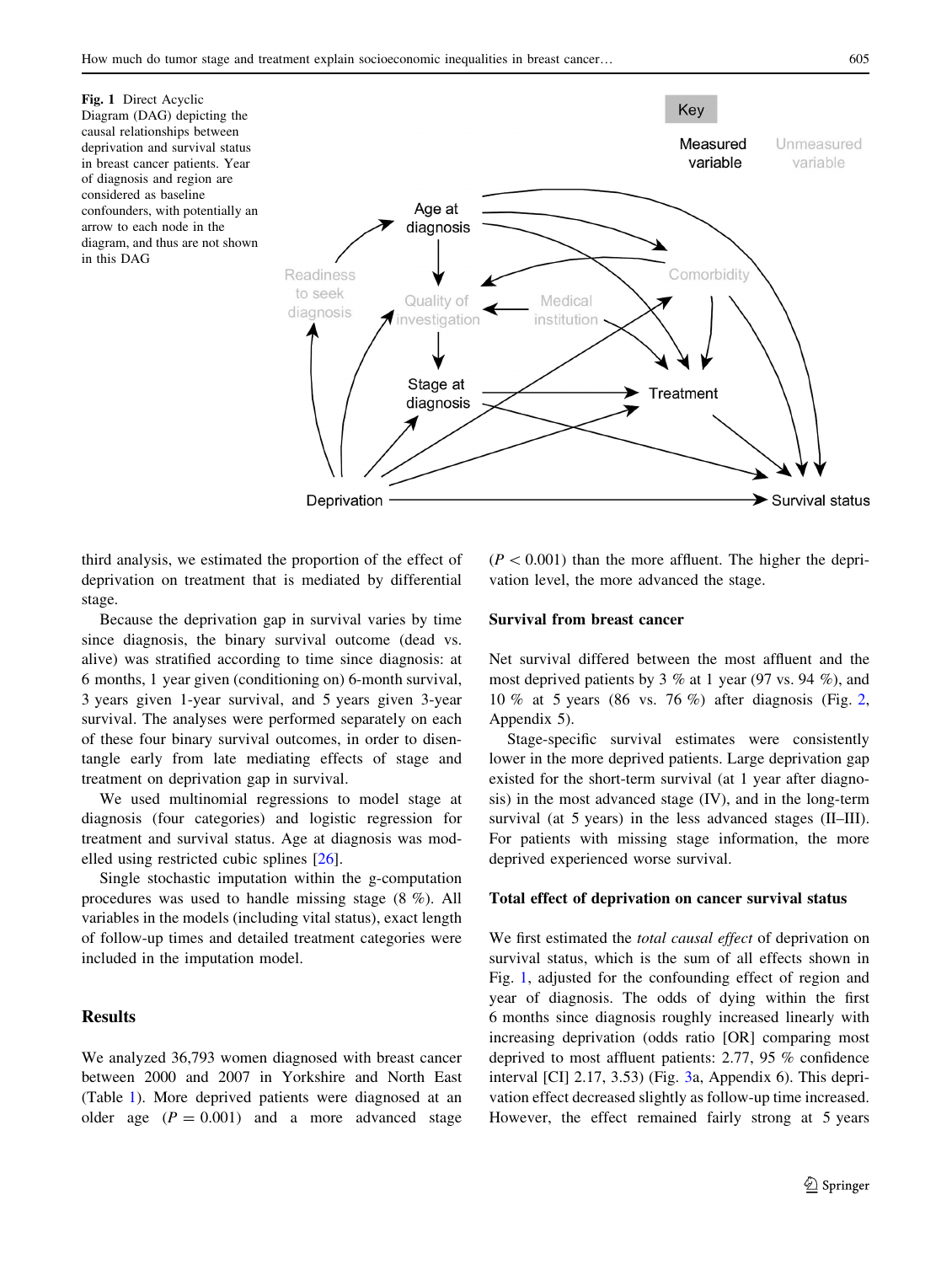|                             | All patients | Deprivation    |           |               |               |               |
|-----------------------------|--------------|----------------|-----------|---------------|---------------|---------------|
|                             |              | Least deprived | 2         | 3             | 4             | Most deprived |
| Number of patients          | 36,793       | 6411           | 7549      | 6982          | 7642          | 8209          |
| % Alive at end of follow-up | 78.9         | 85.1           | 81.2      | 79.2          | 76.7          | 73.6          |
| Mean age at diagnosis       | 62.9         | 61.0           | 61.3      | 62.4          | 63.1          | 63.7          |
| (interquartile range)       | 51.9-73.9    | $51.2 - 70.3$  | 51.8-72.7 | $52.1 - 74.3$ | $52.1 - 75.7$ | $52.2 - 75.2$ |
| Stage at diagnosis $(\%)$   |              |                |           |               |               |               |
| 1                           | 37.6         | 40.9           | 38.8      | 38.0          | 36.3          | 34.8          |
| $\mathbf{I}$                | 43.0         | 43.7           | 43.9      | 41.7          | 42.5          | 43.1          |
| Ш                           | 6.8          | 6.2            | 6.2       | 7.0           | 7.0           | 7.4           |
| IV                          | 4.6          | 3.5            | 3.7       | 4.6           | 5.0           | 5.9           |
| Missing                     | 8.0          | 5.7            | 7.4       | 8.7           | 9.2           | 8.8           |
| % Receiving major treatment | 26.9         | 25.9           | 25.7      | 27.6          | 27.1          | 28.0          |

<span id="page-3-0"></span>Table 1 Characteristics of women diagnosed with breast cancer, Yorkshire and North East (England), 2000–2007



Fig. 2 Net survival by deprivation and stage at diagnosis, women diagnosed with breast cancer, Yorkshire and North East (England), 2000–2007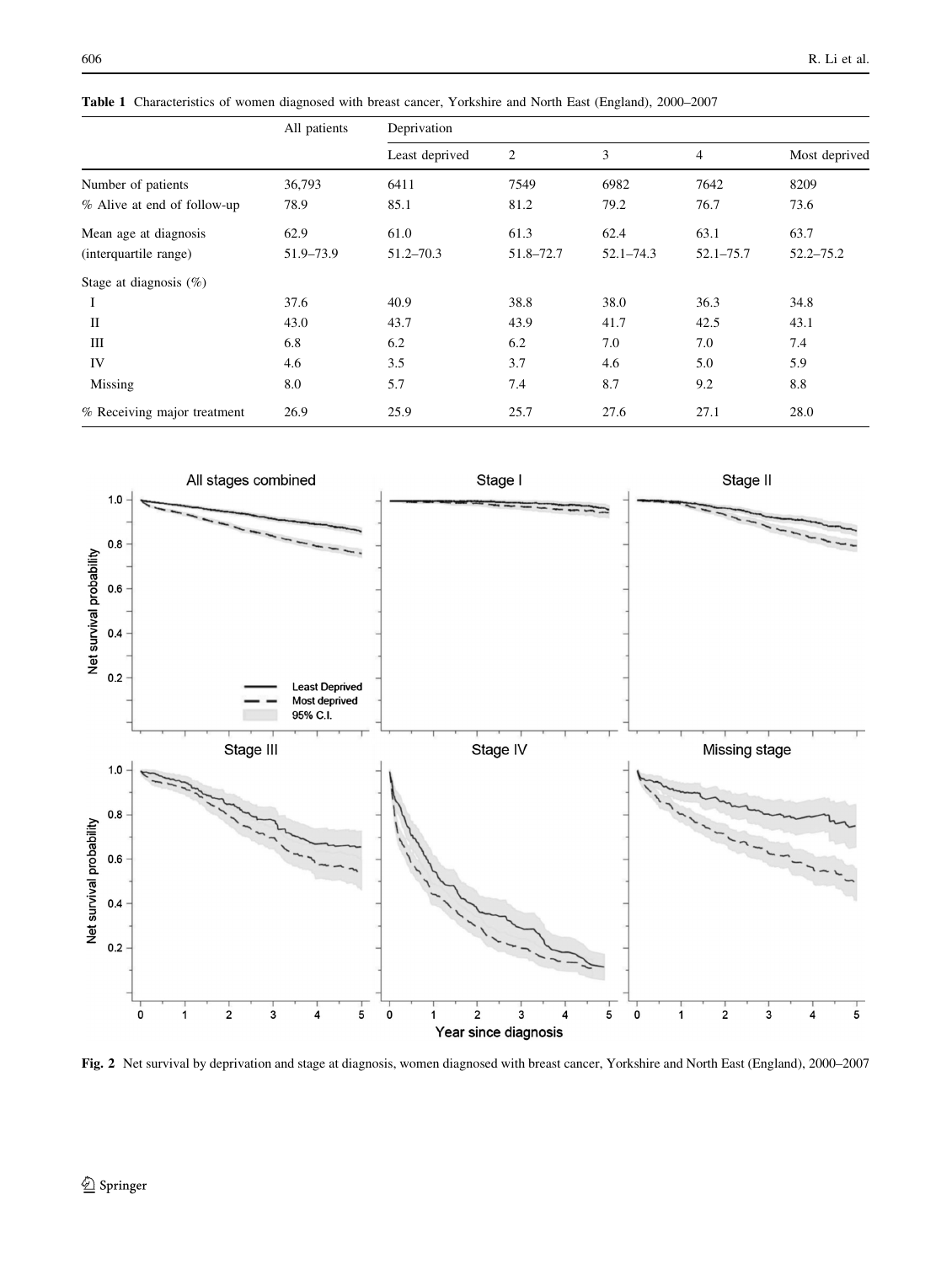<span id="page-4-0"></span>

Fig. 3 Effect of deprivation on odds of deaths at different times since breast cancer diagnosis, results from the G-computation Analyses. (a) Shows the total effect of increasing deprivation on odds of death. (b) shows the effect that were mediated via stage at diagnosis, and (c) shows the effect mediated via surgical treatment. Odds of death at 12 months since diagnosis are conditional on surviving the first

conditioning on 3-year survival (for most deprived compared with least deprived, OR: 1.67, 95 % CI 1.39, 2.00).

# Role of stage on the socio-economic differences in cancer survival status

The effect of socioeconomic status on survival mediated through stage (the RIANIE, Fig. 3b) was only apparent when comparing the most deprived with the least deprived. This indirect effect through stage decreased as time since diagnosis increased (OR for 6-month mortality: 1.43, CI: 1.27, 1.62; OR for 5-year conditional mortality: 1.08, CI 1.00, 1.16) (Fig. 3b). On the log odds scale, stage only accounted for about one-third of the total effect of deprivation at 6-month and 1 year (proportion mediated [PM]: 35 %, CI 23, 48 %; 30 %, CI 5, 54 %, respectively), a proportion which decreased to just over a tenth at 3 and 5 years since diagnosis (PM: 12 %, CI 4, 21 %; 14 %, CI  $-3$ , 31 %, respectively) (Appendix 6).

We also treated both age and stage as mediators (in place of just stage). We assumed here linear associations between the logarithm of age and treatment or mortality. The overall pattern hardly changed although adding age tended to slightly increase the long-term PM. This might reflect the long-term effect of age on all-cause mortality (Appendix 6).

6 months after cancer diagnosis. Similarly, odds of death at 3 years are conditional on survival the first 12 months; odds of death at 5 years are conditional on survival the first 3 years. We used conditional odds of death in order to disentangle early from late mediating effects of stage and treatment on deprivation gap in survival

## Role of treatment on the socio-economic differences in cancer survival status

The higher the stage, the less likely a patient would receive major surgical treatment (Fig. [4\)](#page-5-0). For patients under 70 years when diagnosed with early stages (stages I and II), more deprived patients received more treatment. By contrast, for patients aged 70 and over, more deprived patients received less treatment for all stages.

We did not find any evidence for total effect of deprivation and effect mediated by stage on treatment (Appendix 8). Although treatment patterns differ between different socioeconomic classes, the main mediation analysis found no evidence for the effect of deprivation on mortality mediated through differential treatment (Fig. 3c, Appendix 7).

# **Discussion**

Our results suggest that, for the most deprived patients only, earlier breast cancer diagnosis would reduce the deficit in short-term survival by up to a third and in longerterm survival by up to a tenth. The available crude information on treatment seems to show that differential surgical treatment between deprivation groups played a minor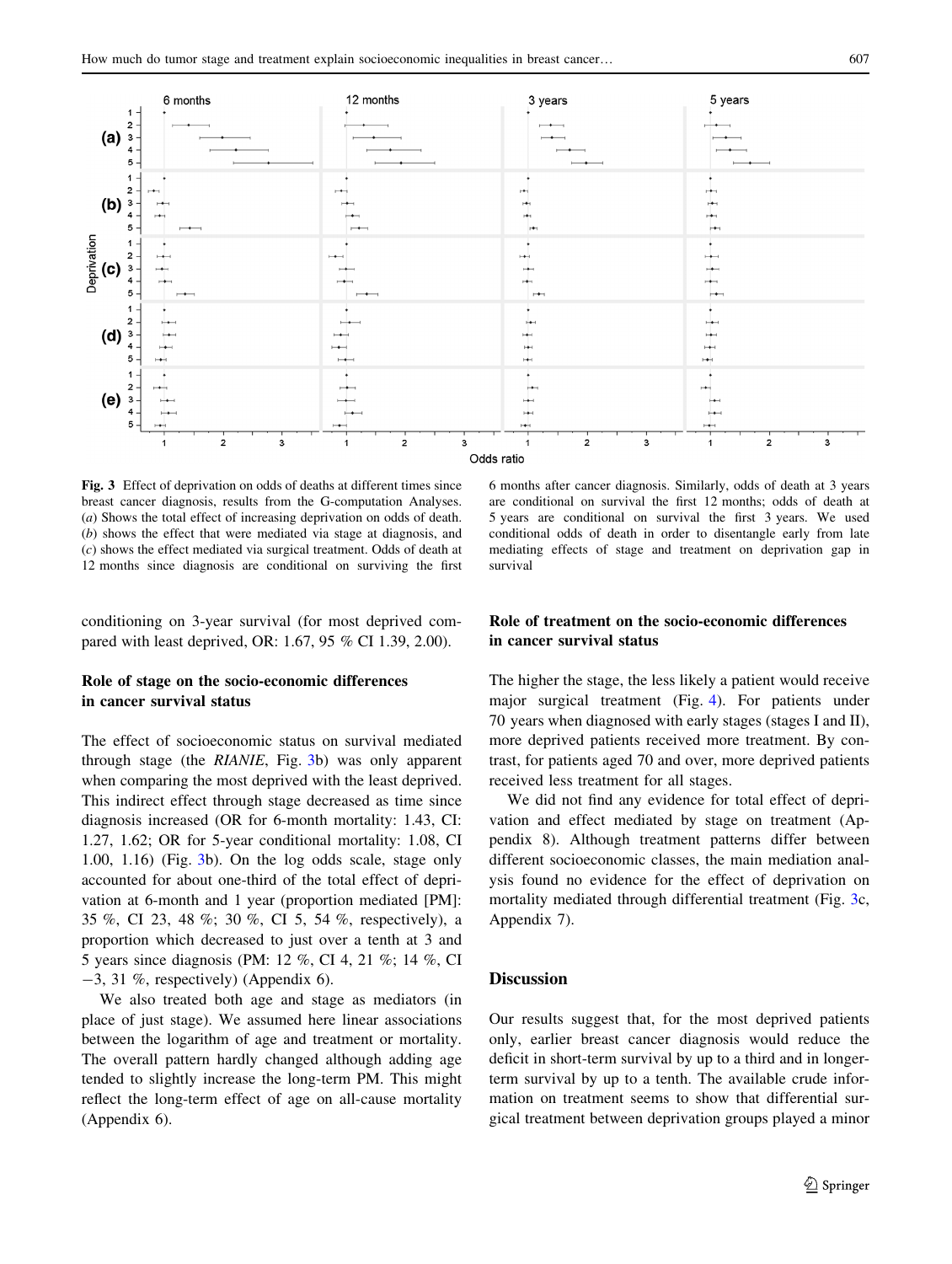<span id="page-5-0"></span>

Fig. 4 Probability of receiving major surgery for women diagnosed with breast cancer, Yorkshire and North East (England), 2000–2007

role in socioeconomic inequalities in breast cancer survival.

For the younger (15–69) patients diagnosed at stage I or II, the finding that more deprived patients received more treatment contradicts the a prior hypothesis by some oncologists: more deprived patients may have more comorbidity, and thus less aggressive diagnostic investigation and treatment. Prevalence of both obesity and tobacco smoking widely varies in the general population between deprivation groups [[27,](#page-8-0) [28\]](#page-8-0), but we did not have reliable information about comorbidity of the cancer patients. However, the surgical differences observed between the socioeconomic groups may reflect that, within a given stage, more deprived patients were diagnosed with more advanced disease. To investigate this hypothesis, we will need more detailed information on tumor stage and diagnostic investigation. In addition, more affluent patients may have received treatment within private facilities, information not available to us.

In the absence of individual measure of socioeconomic status for population-based studies in England, we used an ecological measure of deprivation [\[14](#page-8-0)]. Because LSOAs (the geographical level of the deprivation measure) are relatively small (1500 inhabitants on average) and have been made as socially homogenous as possible, the ecological bias is probably small. An ecological measure reflects both the individual and contextual dimensions of deprivation. We are not able to disentangle individual and contextual dimensions of deprivation and this affects conceptualizing hypothesized interventions. The English healthcare system is strongly territorialised, and any perceived intervention should primarily target these territories in which individual-level actions (via the general practices) are also possible. Such interventions correspond to our conceptual framework, i.e. we asked: what would be the outcome of women in the deprived group, had they lived in the same area as those lived in the most affluent areas, with similar background risk factors and access to primary and secondary healthcare for their cancer diagnosis and treatment.

We identified three main plausible reasons that could bias our results: misclassification of the stage at diagnosis, misclassification of the treatment and unmeasured confounders between the mediator(s) and the outcome(s).

#### Misclassification of stage at diagnosis

More deprived cancer patients may more likely be managed by non-specialized centres and low-workload surgeons [[29\]](#page-8-0). Evaluating the spread of their cancers (i.e. staging) may not be thorough enough (Fig. [1\)](#page-2-0) and, as a result, they might be more often under-staged and receive non-optimal treatment [[8\]](#page-8-0). We tested this hypothesis by assuming different proportions of the most deprived patients were under-staged. We randomly up-staged 10, 30 and 50 % of the most deprived patients by one level (stage I to II, etc.) ten times and reran the analyses to estimate the PM distributions. The proportion of survival inequalities mediated by stage hardly changed with 10 % of understaged most deprived patients, but increased substantially with 30 and 50 % of under-staged, more particularly for conditional survival at 1 year and over (data on request). For example, more than half of the lower conditional 1-year survival among the most deprived patients would be mediated by stage if above 30 % of them were understaged (vs. 30 % mediated if stage was not misclassified). Changing our main conclusion about the role of stage on survival inequalities would require above 30 % of the most deprived patients were systematically under-staged, compared to none in the most affluent group, a rather extreme assumption that is not supported by the literature.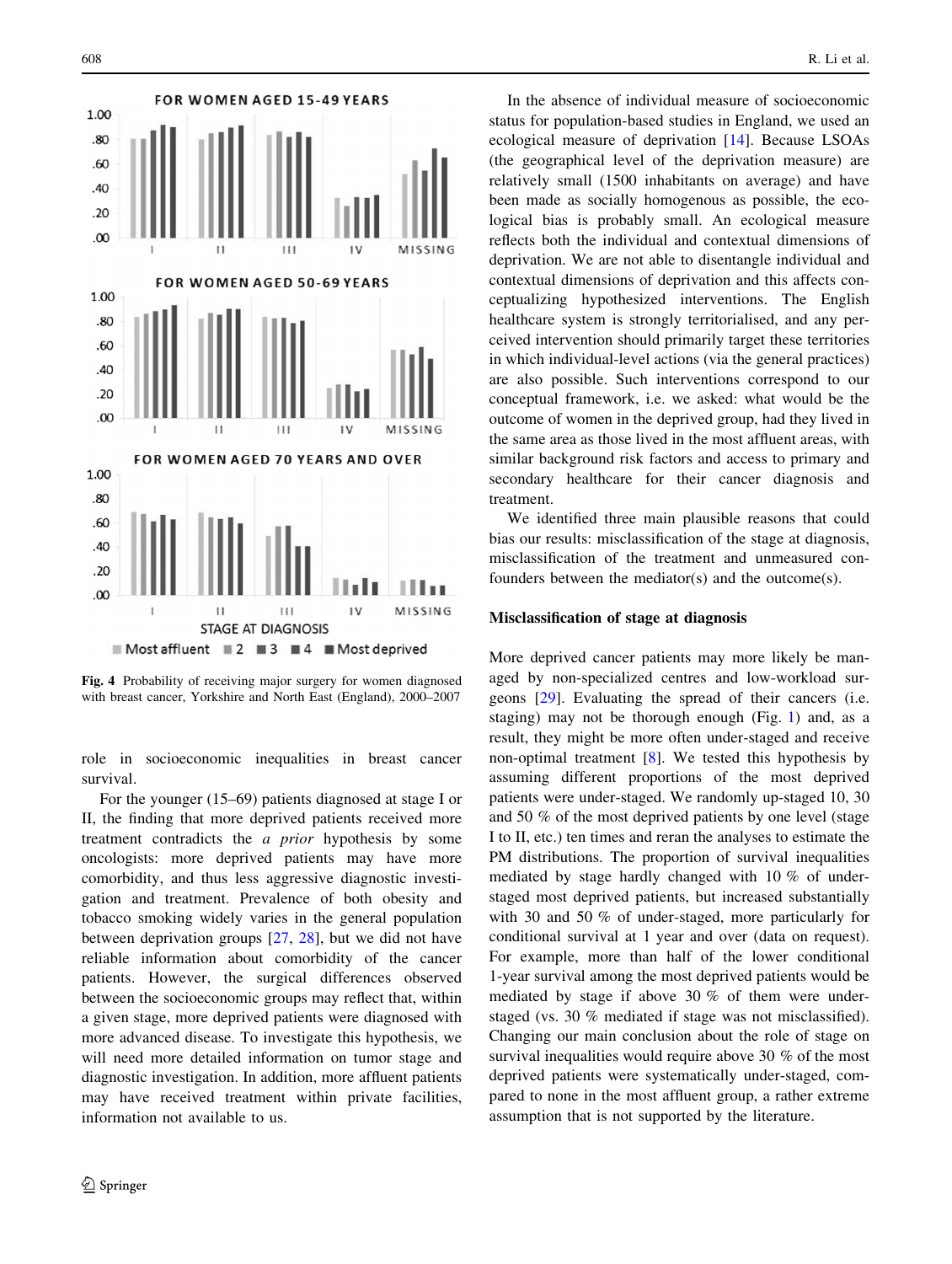#### Misclassification of treatment

Surgery, often in conjunction with other treatments, remains the main curative treatment of breast cancer. Information on radiotherapy and chemo/hormono-therapy was too poor to be used here. The quality, completeness and intention (whether curative or not) of the surgical procedure were not known. It was reported that 3.6 % of surgical treatment for breast cancer were made in private hospital in NYCRIS [\[30](#page-8-0)]. Such under-estimation of the surgery proportion is likely to affect primarily the more affluent patients. We conducted a sensitivity analysis to investigate how such misclassification would influence the mediating effect of treatment on the socioeconomic differences in breast cancer survival. We randomly changed the treatment status for 3.6 % of the patients from no/minor surgical procedures to major surgery, according to the stage and age distribution of those who had records of receiving major treatment. We assumed that those patients were entirely from the most affluent group. We generated 100 new datasets on which we carried out g-computation analyses, estimating the proportion of effect of deprivation on survival mediated by treatment. We confirmed the absence of indirect effect through differential treatment on cancer survival status for deprivation groups 2–4. However, treatment did mediate around 30–40 % of the differential mortality between the most deprived patients and the most affluent, regardless time since diagnosis (Fig. 5), under the assumption that only the most affluent patients had surgeries in private hospitals. In addition, around 10 % of the cancer registry cases could not be matched with HES (inpatient data from the National Health Services) [\[30](#page-8-0)]. Surgical information is likely to be missing completely at random for such patients and we do not expect this to bias our results.

Our analyses crudely dichotomized treatment into 'major' and 'minor or no' surgery categories. When 'major' surgery was further categorized into 'breast conserving surgery' and 'mastectomy', the results remained unchanged (Appendix 7). Nevertheless, the crude treatment information may explain why the mediating effect of treatment on deprivation gap in survival remained moderate and was not affected in the sensitivity analysis on the misclassification of tumor stage.

## Unmeasured confounders

We assumed that, conditional on deprivation, age, stage and year at diagnosis, and government regions, there were no further (unmeasured) common causes of treatment and survival status. However, in addition to staging thoroughness, comorbidity could be an important confounder for treatment and mortality, which we did not account for due to lack of reliable individual information. Ignoring the confounding effect of comorbidity would potentially lead to over-estimation of the beneficial effect of major surgery on mortality: patients with high levels of comorbidity experience high mortality, and may have lower rate of major surgery. Since we found little evidence for treatment to mediate the effect between deprivation and mortality in the original dataset, inclusion of comorbidity would not change this overall interpretation, but only if stage and

Fig. 5 Proportion of the effect of deprivation on odds of death mediated by treatment in a sensitivity analysis taking into account of the potentially missing surgical information due to treatment in private hospitals

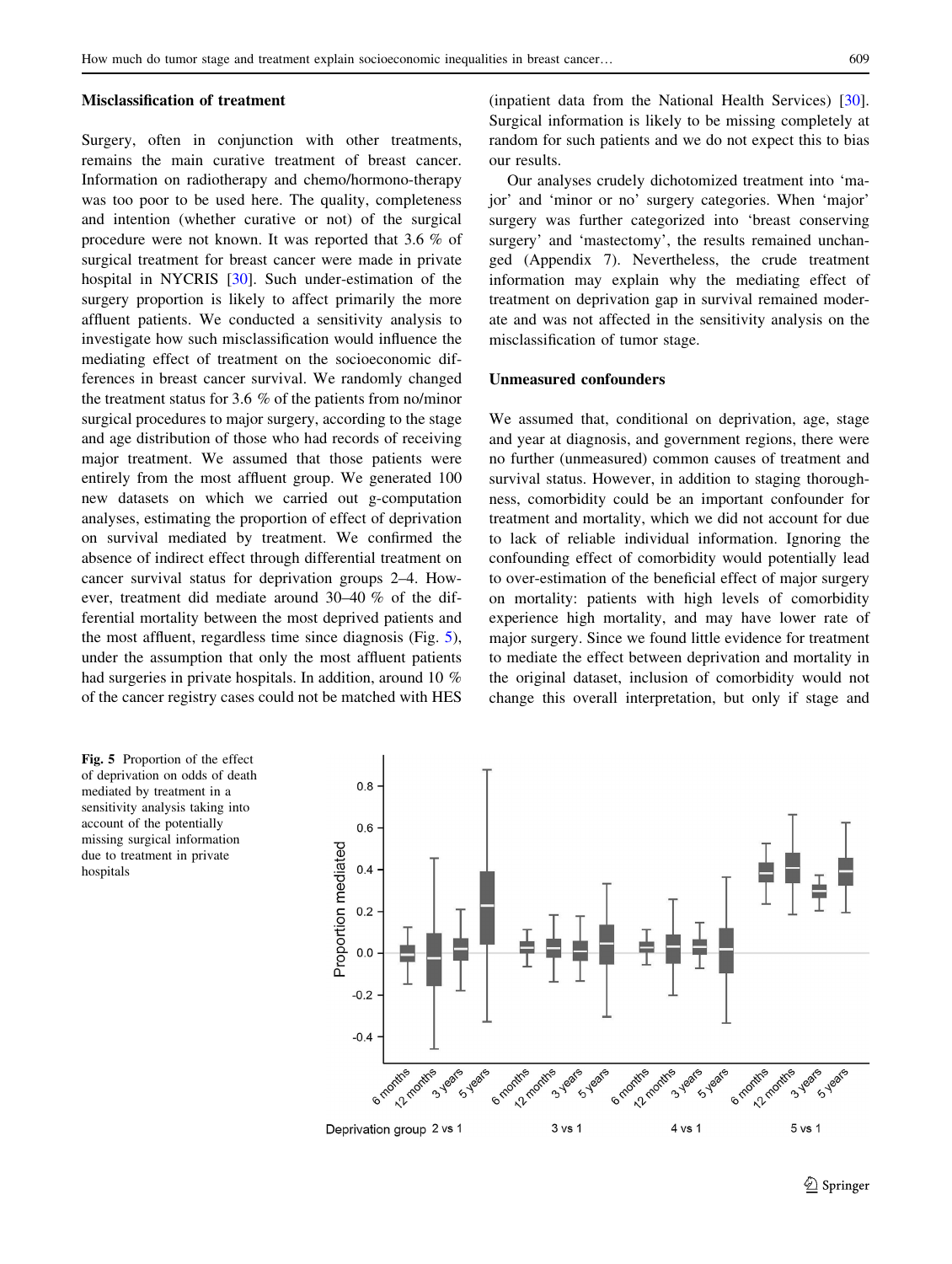<span id="page-7-0"></span>treatment were not misclassified. If reliable information on comorbidity becomes available, we could potentially treat it as a mediator between deprivation and mortality, and estimate how much contribution it has to the deprivation gap in survival.

## Concluding remarks

Our results are based on population-based data, i.e. on virtually all patients diagnosed with a breast cancer in a given region, including those who were diagnosed with advanced stage and those who were not optimally managed. Since our main focus is to better understand the causal relationships between deprivation and breast cancer survival, and to divide it into path-specific components, applying methods from the growing literature on causal mediation is highly appropriate.

To our knowledge, very few studies attempted to disentangle the effects of deprivation on breast cancer survival. Two studies used data from an earlier periods (late 1990s) of the same region as our study [[31,](#page-8-0) [32](#page-8-0)]. A complete-case analysis found adverse stage distribution and less surgical treatment (even after adjustment for stage) among more deprived patients [[31\]](#page-8-0). No stage-specific results were provided on treatment. Lower overall 5-year survival was associated with deprivation after adjustment for age and stage, but underlying pathways could not be deduced from these results. A second analysis using latent class modelling [[32\]](#page-8-0) clearly identified two groups of patients according to their prognosis: more advanced stage seemed to play a role in the deprivation gap in 5-year survival only in one group. The conclusions were weakened by the fact that overall survival was analysed, while mortality from causes other than breast cancer varies greatly by deprivation within 5 years since diagnosis. Our study is also based on overall mortality. Not adjusting for competing risks of death will dilute the mediating effect of stage. However, this effect would be minimal for short-term survival, as mortality from causes not related to breast cancer does not play a significant role in short-term survival status, especially at 6 months after diagnosis. Using conditional survival also reduced this bias.

Contrasting with our results, a study in another English region found that, in 2006–2010, adverse stage distribution explained half of the deficit in 5-year breast cancer relative survival observed among the most deprived patients, but all of it in other deprivation groups [[33\]](#page-8-0). However, stage-standardisation, used in order to eliminate differences in stage distribution by deprivation, cannot fully identify the effect of deprivation mediated by tumor stage on such observational data.

Applying another causal inference approach, Valeri et al. [[34\]](#page-8-0) found that the contribution of stage to the disparities in survival from colorectal cancer between Blacks and Whites in the US was similar to our results for the socio-economic disparities in breast cancer survival in England. They however concluded that the mediation effect of stage represented a ''substantial reduction'' while we talked about a small reduction, which reflects differences in the study context. Contrasting with the US (at least until recently), the healthcare system in England is universal with free access to diagnosis and treatment. In theory, most disparities in cancer survival should be therefore due to patient and tumour factors, more specifically tumour stage at diagnosis and comorbidity, and not to healthcare system factors. Contrasting this belief, our results add to the growing evidence that one of the strongest prognostic factors, stage, plays a relatively small role in the socioeconomic inequalities in cancer survival. Comorbidity (or health performance status) is likely to contribute to inequalities, but will reduce the stage contribution estimated further. It means that, in the context of a supposedly equitable healthcare system, a large proportion of these inequalities remain unexplained; inequalities within the healthcare system are likely to play a key role.

Despite data limitations, we were able to estimate the proportions of the deprivation gap in cancer survival mediated via tumor stage and treatment separately. It informs us about their respective roles, and ultimately, what may be done to most effectively reduce the deprivation gap in cancer survival. In particular, effort for earlier diagnosis would reduce the cancer survival inequalities only by a third. Our conclusions may, however, be altered by unmeasured confounders such as comorbidity, staging thoroughness and detailed treatment information, of which quality and completeness are improving dramatically in the population-based cancer registry data in England. The changes in results after sensitivity analyses demonstrate the vital importance of using reliable and correctly classified surgical treatment data in similar studies.

Open Access This article is distributed under the terms of the Creative Commons Attribution 4.0 International License ([http://crea](http://creativecommons.org/licenses/by/4.0/) [tivecommons.org/licenses/by/4.0/\)](http://creativecommons.org/licenses/by/4.0/), which permits unrestricted use, distribution, and reproduction in any medium, provided you give appropriate credit to the original author(s) and the source, provide a link to the Creative Commons license, and indicate if changes were made.

# References

1. Rachet B, Woods LM, Mitry E, et al. Cancer survival in England and Wales at the end of the 20th century. Br J Cancer. 2008; 99(Suppl. 1):2–10.